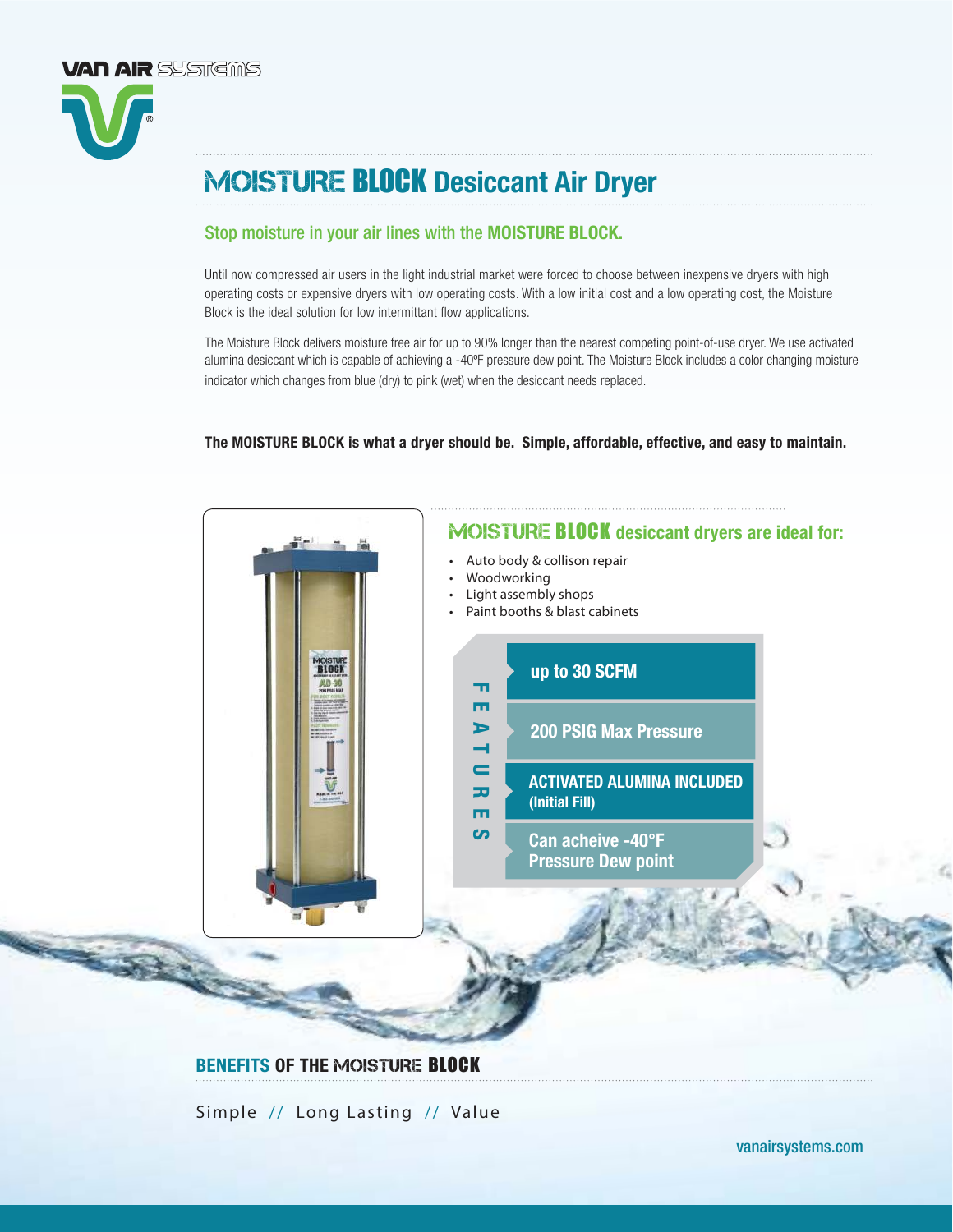#### **SPECIFICATIONS**

- Air flow capacity: up to 30 SCFM
- Maximum working pressure: 200 PSIG
- Maximum operating temperature: 100°F
- Semi-transparent Shell
- Anodized aluminum heads
- Nitrile gaskets
- Activated Alumina desiccant (initial fill included)
- Manual drain valve
- Internal after-filter

#### REPLACEMENT PARTS

- 10 lb. pail Activated Alumina desiccant, part number: 33-0417
- After-Filter 4-pack, part number: 80-1577

#### INSTALLATION KIT, PART NUMBER: 80-1549

- (2) Drain hose clamps
- (1) 3 ft clear drain hose
- (2) 1/4" NPT drain hose barbs
- (1) 3 ft' inlet hose with swivel connector

#### SERVICE KIT, PART NUMBER: 80-1578

- (2) Lid to head gaskets
- (1) Desiccant support
- (8) 1/4" Hex bolts (4 req. to fasten lid to head)
- (1) 1/4" Drain valve



Initial fill of Activated Alumina included. Refill Activated Alumina desiccant available in 10 lb. pa (P/N: 33-0417).

## INSTALLATION DIAGRAM

NOTE: THE PRE-FILTER, PRESSURE GAUGE, SAFETY VALVE, DRAIN TUBING, INLET VALVE, OUTLET VALVE, INLET HOSE AND OUTLET REGULATOR ARE SHOWN FOR INSTALLATION LOCATION AND ARE NOT INCLUDED.



2950 Mechanic Street, Lake City, PA 16423, USA | Toll Free Phone 800-840-9906 | Corporate Fax 814-774-0778 | Order Entry Fax 814-774-3482



C

 $\oplus$ 

 $\oplus$ 

 $\epsilon$ 

w

÷

B

Distributed By: